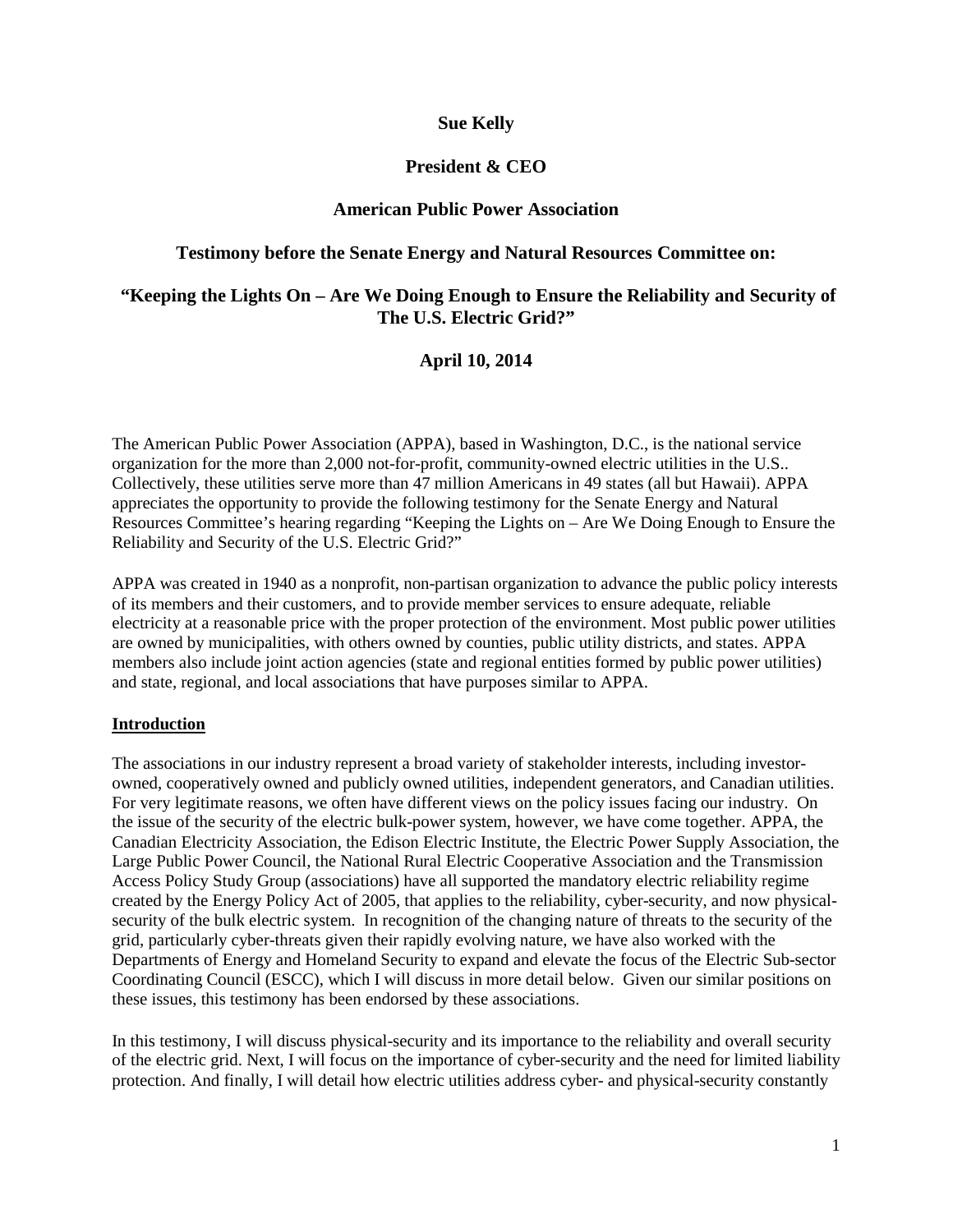and simultaneously. (For the purposes of today's testimony, I use the phrase "grid-security" as representative of both cyber- and physical-security.)

Electricity, the movement of electrons, occurs naturally. But to serve industrial, commercial and residential needs for lighting, heating, cooling, refrigeration, computers, and many other daily needs, large amounts of moving electrons must be generated from some other fuel or energy source. Electricity is created from the conversion of a fuel or other source of energy into electrons. Once electricity is generated, it travels over high-voltage bulk power transmission lines to the lower voltage distribution systems where it will be delivered to homes and businesses and consumed. This all happens instantaneously, at nearly the speed of light, making the reliable operation of the electric grid a "24 hoursa-day, seven-days-a-week" job. Furthermore, once electrons flow from the generating unit to the grid, their path cannot generally be controlled. Therefore, the approximately 1,900 owners, users, and operators of the bulk power grid (comprised of the generating facilities and high-voltage transmission lines where electrons freely flow) must work together constantly to ensure security and reliability.

### **PHYSICAL-SECURITY**

While cyber attacks, meteorological events, and terrorist acts have driven much of the public discussion on grid security in recent years, APPA's members and the entire sector have for decades planned for threats to physical security. Unlike cybersecurity threats, which are constantly evolving, many of the threats to physical infrastructure have been identified for years, if not decades, and are more readily understood than potential cyber threats. Electric utilities, including public power utilities, take these threats seriously, and deploy measures to mitigate such threats. At the same time, the sheer size and in some cases, remoteness, of the infrastructure requires that utilities prioritize facilities that, if damaged, would have the most severe impacts on the ability of utilities to "keep the lights on." This risk-based approach enables the industry to prioritize the most important assets, and also allows it to change that prioritization over time. The bulk electric system continually evolves because assets that impact the system change over time. For example, the retirement of a large coal plant might lead to greater reliance on a mix of natural gas based generation, distributed generation, and large wind and renewable projects, which would make very different use of the existing network and require substantial new transmission to reliably serve customers (also known as "load"). This new mix of generation and transmission will present different security risks as well, which the industry analyzes and accounts for in the planning process.

The nation's electric distribution systems have always been, and are today, regulated by state and local governments. Congress "hard-wired" this deliberate separation of jurisdiction into the Federal Power Act (FPA). APPA believes this division of jurisdictional responsibility is appropriate, given the retail nature of distribution systems and the vast differences in the configuration, size, and ownership of the approximately 3,000 distribution utilities in the U.S., approximately 1,900 of which impact the bulk electric grid. Each individual utility's role in the security of its distribution facilities is unique, due to these substantial differences.

Electric utilities intimately understand the importance of physical security and have longstanding programs and protocols designed to protect their utility systems. As the nature of physical threats has changed over the years (in response to the rising number of incidents of copper theft, for example), electric utilities have planned, prepared, and responded accordingly. Today, due to the increased threat of security breaches such as malicious vandalism and potential terrorist attacks that can cause damage to this infrastructure, utilities must develop the best available mitigation practices to address such attacks.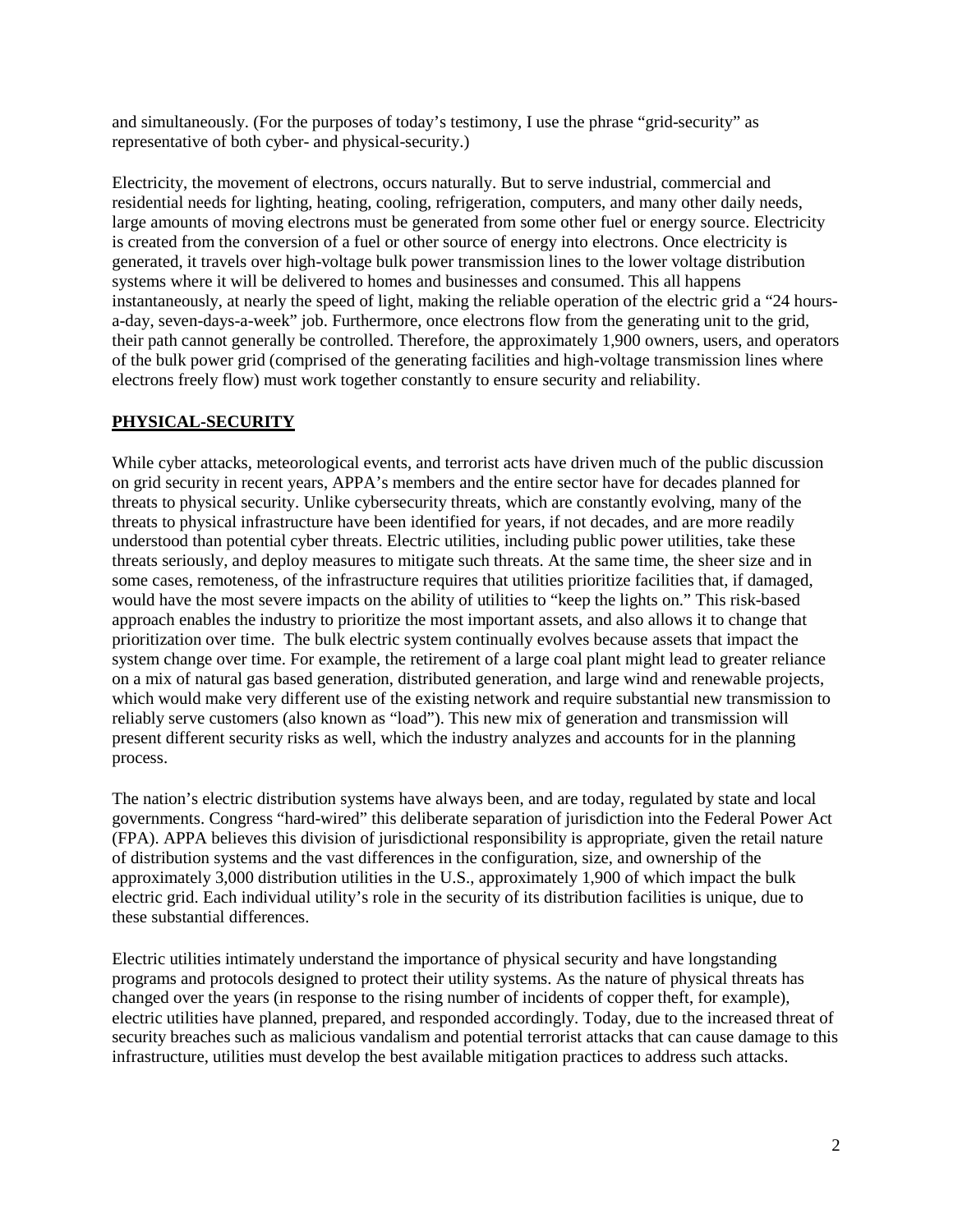Simple risk mitigation techniques like cameras and locks help utilities deal with routine problems. The key to electric utility physical-security, however, is its "defense-in-depth" approach that incorporates resiliency, redundancy, and the ability to recover, should an extraordinary event occur. While our systems are built to withstand attacks, successful attacks may still occur even with such planning. We use modeling to assess criticality and to build redundancies into the system to support our most critical assets. By modeling, we can determine how a specific event would require power to be re-routed, which equipment would need to be taken off- or brought on-line, and in extreme conditions, the amount and location of customer load (demand) that must be shed to keep the interstate grid as a whole online and prevent any potential damage to utility equipment that might lead to extended outages.

With these plans in place, we can also determine the criticality of individual assets on our systems. While determining what is critical is complicated, numerous models that incorporate both government and industry priorities help to narrow the focus to a manageable group of assets that need to be treated as priorities. Since there are over 45,000 substations in the United States, this focused planning is very important. Once identified, utilities make the necessary investments to secure these assets and put in place the necessary redundancies to ensure a quick recovery, should they go down. As our adversaries evolve, so do the risks we face. Certainly, there is no single solution that can make the grid completely safe and secure. But by focusing on a series of strategies to mitigate risks (and by understanding that risk elimination is practically impossible), utilities take every reasonable step to avoid operational consequences related to physical damage to their equipment.

In recent months, a few high profile attacks on physical infrastructure have drawn increased scrutiny. One high profile incident took place at the Metcalf substation on Pacific Gas and Electric's (PG&E) system in California. Though I am told that the FBI believes one person is likely responsible for the damage at Metcalf, this incident demonstrated a level of sophistication not previously seen by the communications and energy sectors. As a result, the entire electric sector has responded to this attack to assess its impacts and to share lessons learned. The Department of Energy (DOE) and Department of Homeland Security (DHS), in coordination with the Federal Bureau of Investigation, the Electricity Sector Information Sharing and Analysis Center (ES-ISAC) and industry experts, conducted a series of briefings across the country for utility owners and operators and local law enforcement regarding security of electric substations. These briefings offered an opportunity to grid operators to learn more about the Metcalf attack, was a response to it and other recent acts against the energy sector.

APPA and our electric sector trade association brethren take this incident very seriously. Shooting at substations is, unfortunately, not an uncommon occurrence. But the sophistication of the Metcalf attack and the fact that the perpetrator has still not been apprehended is quite troubling. However, the notion that the *Wall Street Journal* and other recent media stories have suddenly spurred our industry to action, or have somehow enhanced grid security, is inaccurate. The briefings mentioned above were initiated prior to these recent stories. As discussed previously, the threat of physical attack has been part of our planning for decades. The power stayed on in spite of the Metcalf attack – due to cooperation and coordination with other electric utilities in the region, and redundancy in the system that was planned in advance.

As stated previously, the electric power industry (including nuclear power facilities) is the only critical infrastructure sector with mandatory reliability standards. However, given the evolving nature of threats to both physical and cyber assets, we recognize that standards can only go so far in protecting the actual facilities owned and operated by governmental entities, cooperatives, and private utilities. APPA, therefore, supports physical security initiatives at both the bulk power system and distribution levels and has urged all public power utilities to enact security plans that address both physical- and cyber-security. In light of increasing interest in and attention to physical security by the federal government and Congress, APPA believes this issue should be viewed more comprehensively. On March 7, 2014, under its authority granted in FPA Section 215, the Federal Energy Regulatory Commission (FERC) directed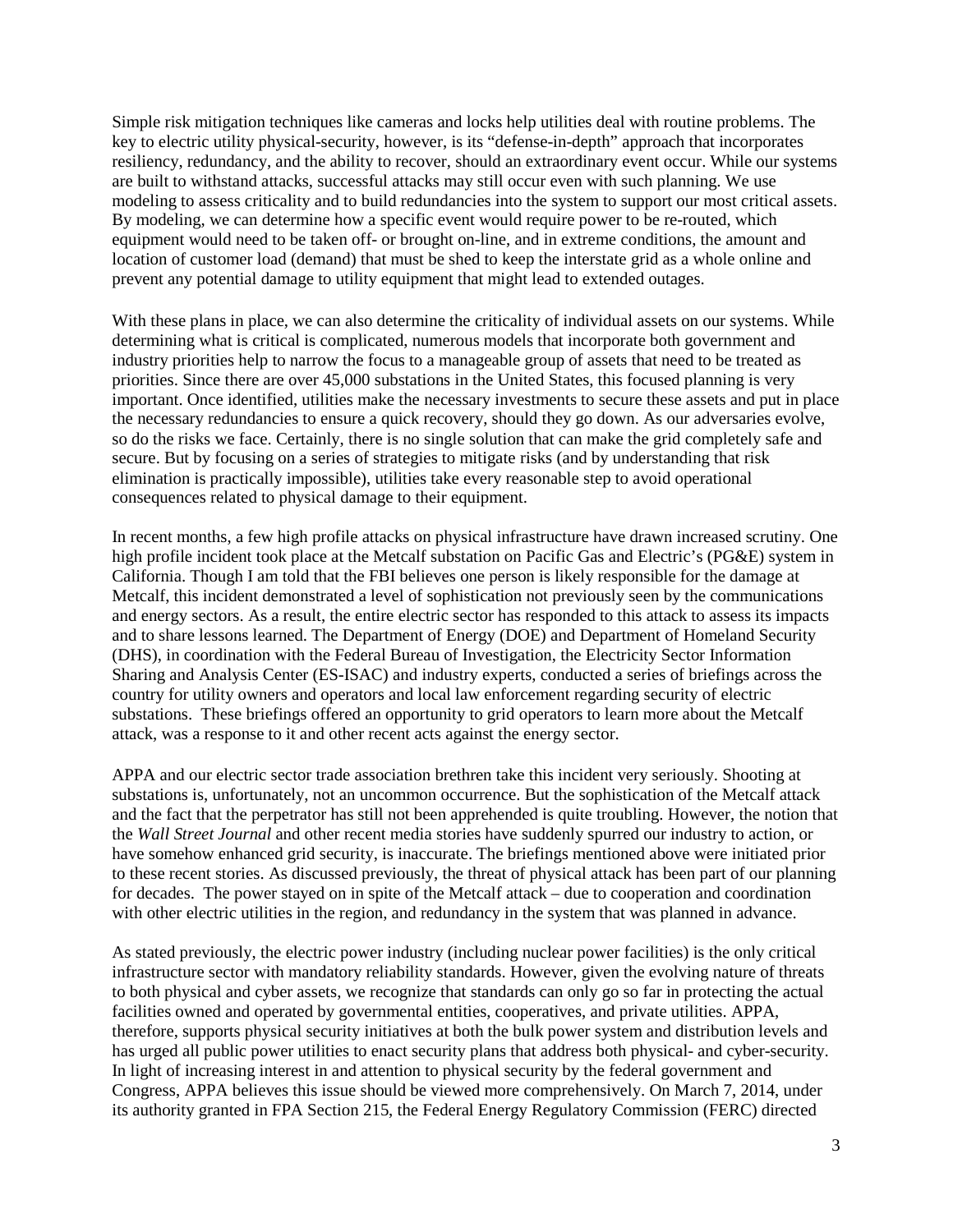the North American Electric Reliability Corporation (NERC) to submit proposed reliability standards within 90 days that will require utilities with critical assets to take steps, or to demonstrate that they have taken steps, to address physical security risks and vulnerabilities related to the reliable operation of the bulk power system. Again, as contemplated under Section 215, APPA and our members, along with EEI, NRECA, and their members, are offering our expertise to NERC in drafting this important standard.

APPA is grateful for Acting FERC Chairman Cheryl LaFleur's appearance before this Committee today. She and her colleagues at the FERC have a difficult task before them and we applaud their commitment to making the electric grid safer and more reliable. The difficulty in ordering this standard to be crafted was captured by Commissioner John Norris in his concurrence to FERC's March 7, 2014, Order relating to this standard. Noting that measures taken to address physical security need to be reasonable and cost effective, he said:

As I have said previously, I believe that [the Metcalf] incident is a serious one, and significant efforts should be made to determine who was responsible for the incident, and to identify appropriate next steps to prevent such incidents from happening in the future. But, it has been well understood for decades that our nation's grid has been vulnerable to physical attack. We simply cannot erect enough barriers to protect North America's over 400,000 circuit miles of transmission, and 55,000 transmission substations. While some locations may require additional physical barriers, I continue to urge caution against over-reaction. I remain concerned that the recent momentum will result in the electricity sector potentially spending billions of dollars erecting physical barriers to protect our grid infrastructure. I am particularly troubled because most if not all of those costs will be passed through to ratepayers.

APPA, as a trade association of not-for-profit utilities, shares Commissioner Norris' concerns and hopes that NERC's physical security standards will be appropriately drafted to protect truly critical infrastructure and ensure that expenditures in this area are reasonable and needed.

While this will be NERC's first standard on physical security, NERC's Critical Infrastructure Protection Committee (CIPC), has recently produced industry guidance on physical security. Also, FERC has recently approved NERC reliability standard EOP-004-2 (Event Reporting), which requires reporting of physical attacks at bulk electric system facilities. The industry also relies on the NERC Electricity Sector Information and Analysis Center (ES-ISAC) to provide industry alerts of physical attacks on electric facilities.

# **CYBER-SECURITY**

At the top of APPA's priorities, and our members' priorities, is the safety, security, and reliability of the U.S. electric grid. By protecting the facilities they own and operate and by following increasingly robust cyber- and physical-security protocols, public power utilities play an important role in the safety and reliability of the grid. APPA's commitment to safety and reliability is not unique in the electric sector cooperatively and investor-owned electric utilities all share this commitment. That is why our industry collaborated on the mandatory reliability regime spelled out in the Energy Policy Act of 2005 (EPAct05), and now incorporated in Section 215 of the Federal Power Act, as mentioned above. The electric sector participates, in partnership with Congress, FERC, and NERC, in an ongoing effort to establish and enforce comprehensive standards to strengthen the grid, including those that enhance cybersecurity. APPA believes the best way to support these ongoing efforts and to enhance security across critical infrastructure sectors is by improving information sharing between the federal government and such sectors, and vice versa.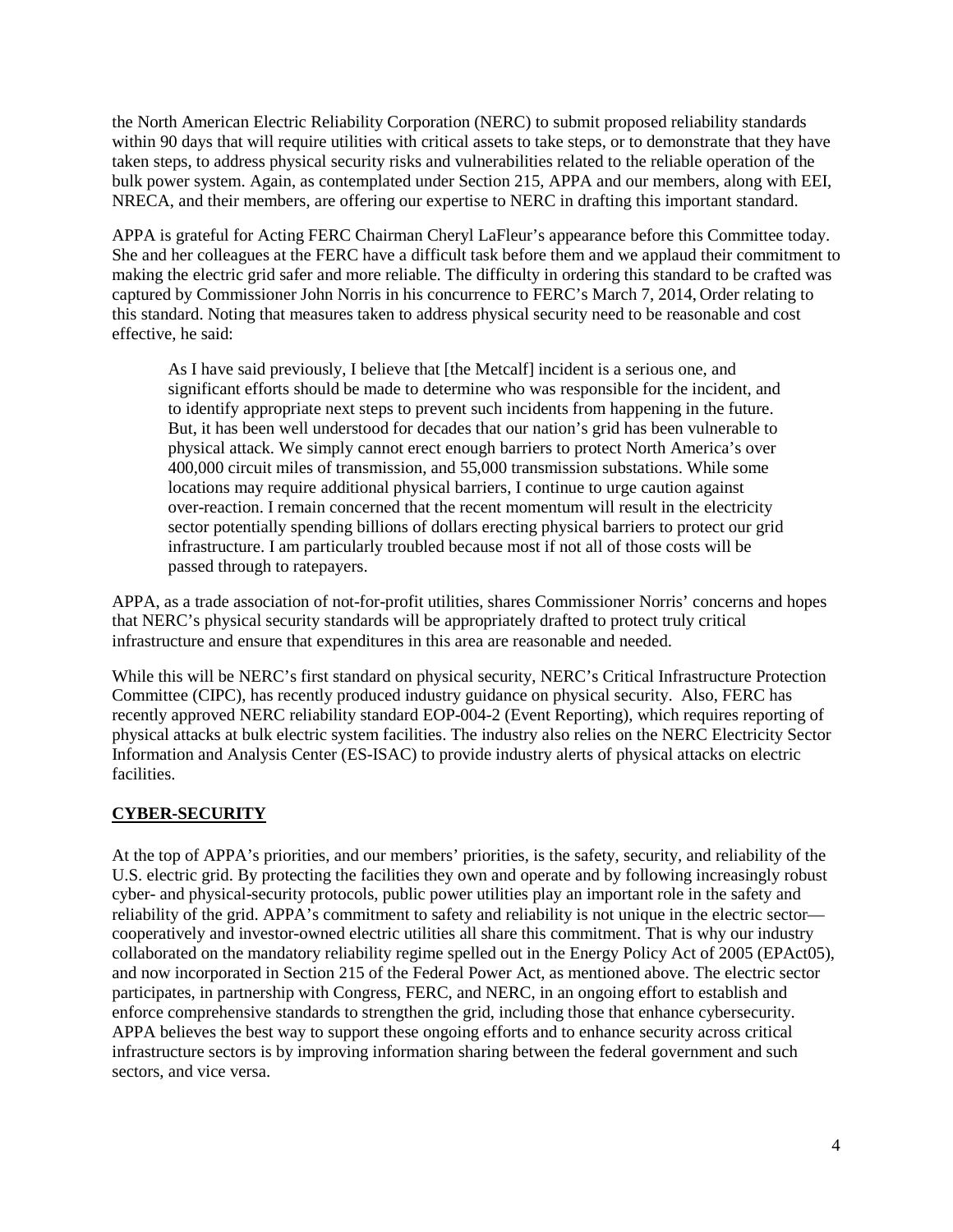As the grid evolves, unfortunately, so do threats to its integrity. Thus, APPA recognizes that new -- but narrowly crafted and limited -- authority may be necessary to fully address emergency threats. The threat of cyber attack is relatively new compared to long-known physical threats, but an attack with operational consequences could occur and cause disruptions in the flow of power if malicious actors are able to hack into the data and control systems used to operate our electric generation and transmission infrastructure. While APPA believes that the industry itself, with NERC, has made great strides in addressing cybersecurity threats, vulnerabilities, and potential emergencies, we recognize that any true national emergency will warrant involvement from many federal entities.

To date, the electric utility sector's FPA Section 215 processes coupled with our actions beyond this Section 215 regime have prevented a successful cyber attack causing operational consequences on the bulk electric system. However, the years since full implementation of Section 215 began in 2007 have been marked by jurisdictional debates within the Executive Branch agencies and between the Executive Branch and Congress regarding the appropriate response to the cyber threat regime faced by all critical infrastructure sectors, with some questioning the NERC/FERC standards and calling for more regulation and others focused on enhanced information sharing.

This regulatory partnership between the federal government and the electric sector has proven to be one marked by continuous ongoing improvements in communication, technology, and preparedness as the standards have evolved since 2007. APPA and its members, as well as other utilities, also continue to work on the NERC Critical Infrastructure Protection (CIP) standards on cyber-security. As cyber attacks are ever-changing, so must be the nature of our defenses. As such, CIP Version 3 is in effect and enforceable. Version 5 has been approved by FERC, and is proposed to be enforceable by April 1, 2016. We will continue to enhance these mandatory standards and the independent actions we take to protect our critical cyber assets.

### **A Note on Liability Protection**

There has been discussion in this and other committees relating to providing limited liability protection as an incentive for participation in national cyber-security frameworks. Utilities certainly need no incentive to secure their systems and protect their customers. However, a federal limit on potential legal repercussions to utilities when they are assisting their government partners with national security or for following federal requirements are certainly worth further discussion. Regulatory and legislative proposals from the Obama Administration and Congress focus largely on the steps electric utilities can take to protect and secure their facilities, ensure reliability, and maintain security of customer data. At the same time, it is important to establish guidelines to ensure that unwarranted and counterproductive lawsuits are avoided when utilities are actively engaged in cyber-security and compliance with federal guidelines or regulations. APPA is concerned that electric utilities may not be sufficiently protected from negligence claims alleging they failed to protect against such attacks even when they have taken reasonable precautions.

Some states are considering legislation to address liability related to cyber attacks, but no state or federal statutes currently exist to specifically protect electric utilities, including public power entities, from lawsuits in response to a cyber incident. This leaves APPA's members, which are units of state and local government operating on a not-for-profit basis, vulnerable to time-consuming and expensive litigation even when they are undertaking activities to protect their systems.

Utilities already treat their customers' safety and security as priorities. As the owners and operators of the nation's electric grid, however, we have a unique responsibility to come together in support of national security. Combining and sharing threat information among ourselves and with the federal government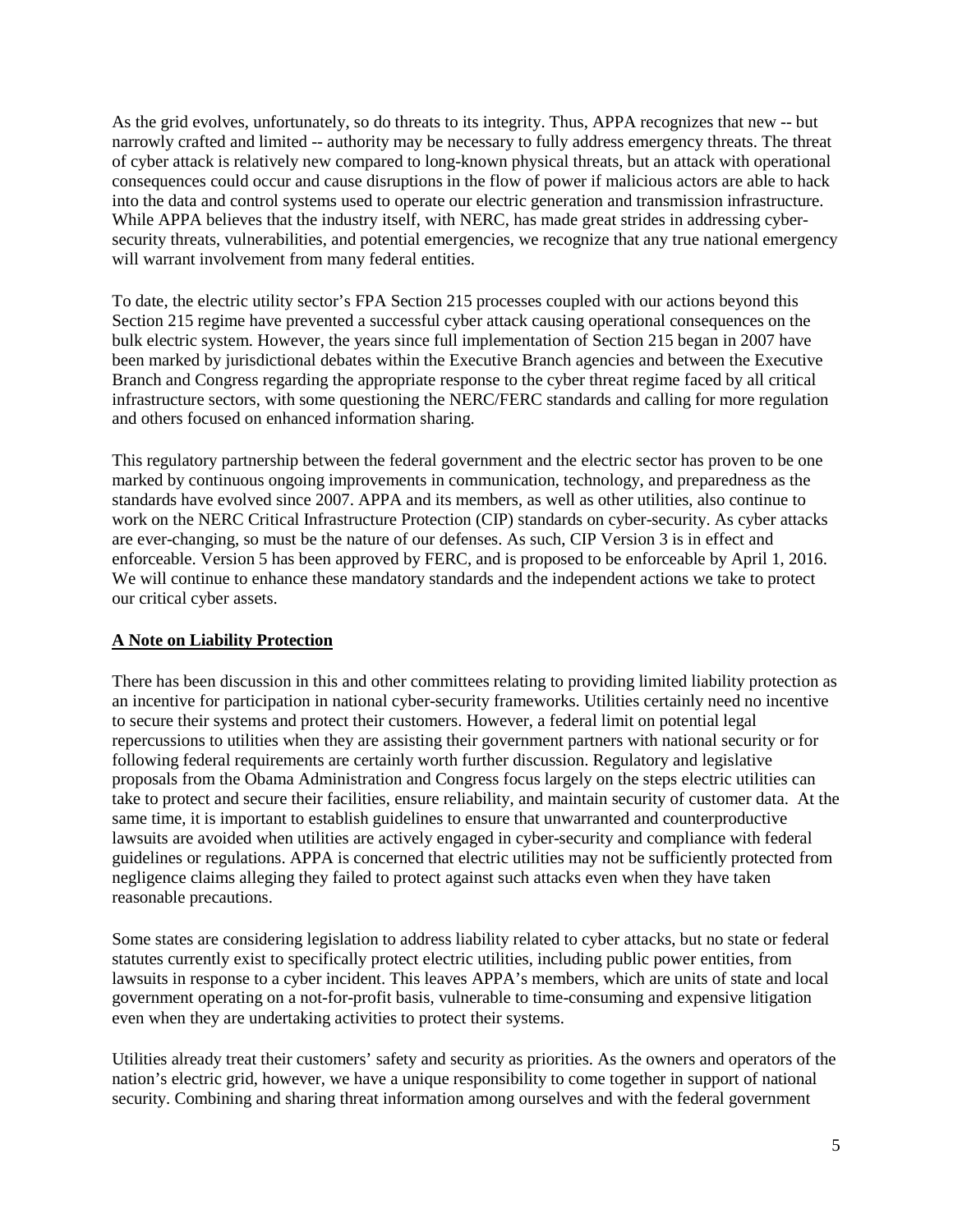will make the nation safer. Utilities should be able share and receive any relevant threat information without fear of retribution in the courts or regulatory proceedings. Limited liability protection would allow utilities facing cyber attacks to share threat information with relevant state and federal law enforcement agencies and, possibly, with other utilities and would result in increased grid security. Failure to provide these protections to our sector could have a chilling effect on information sharing.

Though the White House considers liability protection to be a priority, the Executive Order on Cybersecurity, issued by President Obama in February 2013, and the corresponding Cybersecurity Framework issued by the National Institute of Standards and Technology (NIST) in February 2014, do not include liability protections for cyber attacks. This and previous Congresses have considered legislation focusing on cyber-security proposals which have included provisions that would grant liability protections to critical infrastructure owners and operators affected by cyber incidents, but no such protections have been enacted into law. Therefore, APPA and the associations support legislation that would protect utilities from liability for cyber incidents, when the utilities have taken appropriate, reasonable steps to shield against such attacks.

## **THE GRID SECURITY PARTNERSHIP**

Partnership, coordination, and sharing of relevant threat information are crucial to grid security. At the national level, as mentioned above, the ESCC, a public/private partnership between the utility sector and the federal government, plays an essential role in coordination and information sharing. Each of the 16 critical infrastructure sections identified in Homeland Security Presidential Directive 7, which outlines national policy for federal departments and agencies to identify and prioritize critical infrastructure and to protect them from terrorist attacks, has its own sector coordinating council. Electric utilities are one of only two sectors regulated by a mandatory compliance framework (see above). In October, 2010, the White House's National Infrastructure Advisory Council (NIAC) recommended an "executive-level dialogue with electric and nuclear sector CEOs on the respective roles and responsibilities of the private sector in addressing high-impact infrastructure risks and potential threats… ." This recommendation led to the creation by the electric utility sector of the Joint Electric Executive Committee, which then transitioned into its current role as a revised and expanded ESCC.

The ESCC includes representatives from electric trade associations, including APPA, EEI, NRECA, the Canadian Electricity Association, the Electric Power Supply Association, the Nuclear Energy Institute, the RTO/ISO Council, NERC, and the NIAC, as well as CEOs of public power utilities, investor-owned utilities, rural electric cooperatives, the Tennessee Valley Authority, and the federal Power Marketing Administrations. As part of the "executive level dialogue" initiated by the 2010 NIAC recommendation, ESCC members engage in regular coordination and discussion with federal officials from the White House, relevant cabinet-level agencies, federal law enforcement, and national security organizations. This dialogue is currently focused on three areas: Tools & Technology (deploying proprietary government technologies on utility systems that enable machine-to-machine information sharing and improved situational awareness of threats to the grid); Information Flow (making sure actionable intelligence and threat indicators are communicated between the government and industry in a time-sensitive manner); and Incident Response (planning and exercise coordinated responses to an attack).

To support the ESCC's mission, a Senior Executive Working Group (SEWG) of utility Chief Operating Officers and Chief Information Officers, utility trade association executives, and other senior executives who have relevant experience in the electric power sector has been established. The SEWG meets by phone on a monthly basis and creates ad hoc "sub-teams" to accomplish goals identified by the CEOs and Cabinet Deputy Secretaries participating in the ESCC. In parallel to this effort, the government has organized around these same goals with a commitment to align government and industry efforts. The